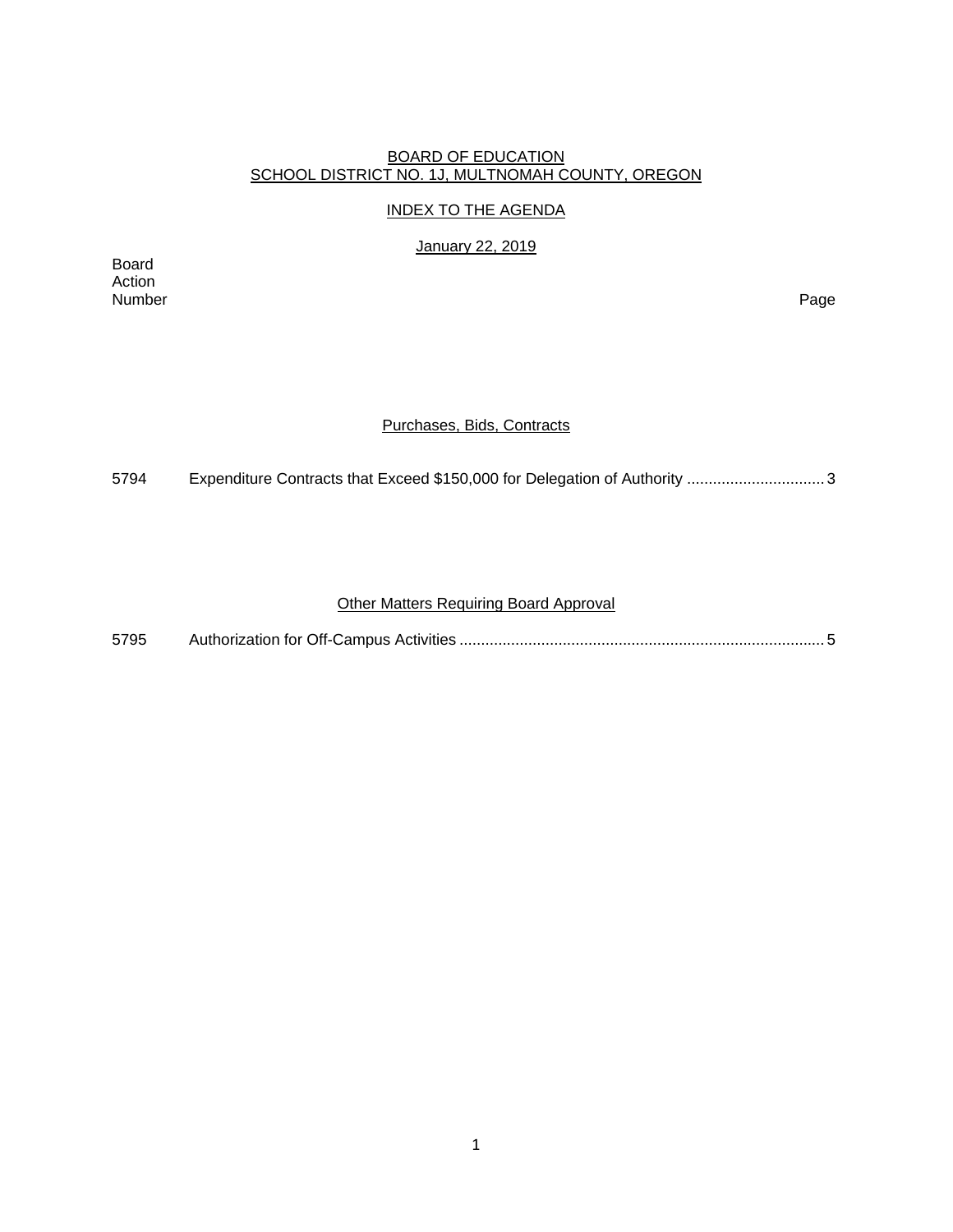Purchases, Bids, Contracts

Resolution Number 5794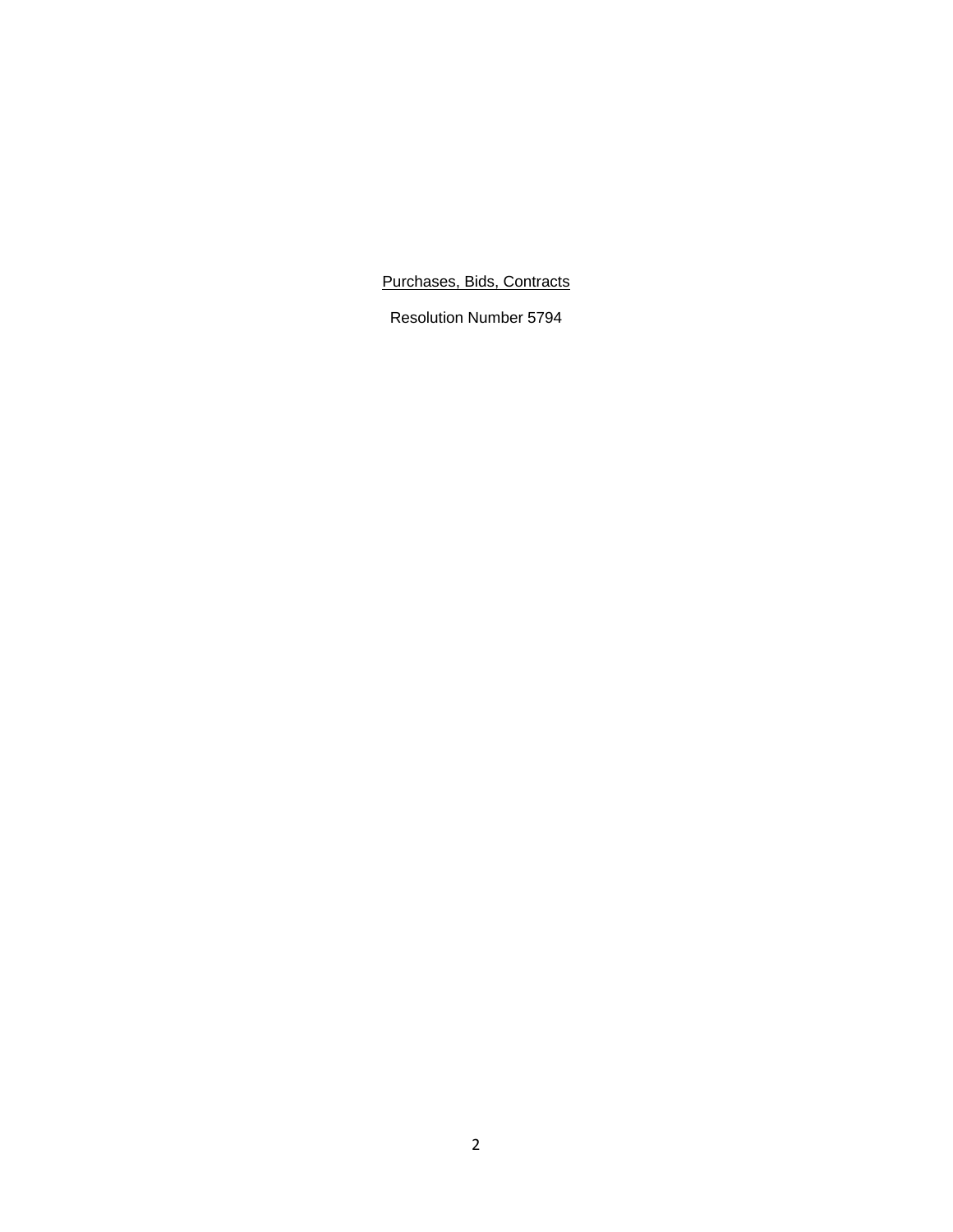### **RESOLUTION No. 5794**

#### Expenditure Contracts that Exceed \$150,000 for Delegation of Authority

## **RECITAL**

Portland Public Schools ("District") Public Contracting Rules PPS-45-0200 ("Authority to Approve District Contracts; Delegation of Authority to Superintendent") requires the Board of Education ("Board") enter into contracts and approve payment for products, materials, supplies, capital outlay, equipment, and services whenever the total amount exceeds \$150,000 per contract, excepting settlement or real property agreements. Contracts meeting this criterion are listed below.

## **RESOLUTION**

The Superintendent recommends that the Board approve these contracts. The Board accepts this recommendation and by this resolution authorizes the Deputy Clerk to enter into the following agreements.

## **NEW CONTRACTS**

| Contractor           | Contract<br>Term                                                                                                             | <b>Contract Type</b>                 | <b>Description of Services</b>                                                                                                                                                                                         | Contract<br><b>Amount</b>                         | Responsible<br>Administrator,<br><b>Funding Source</b> |
|----------------------|------------------------------------------------------------------------------------------------------------------------------|--------------------------------------|------------------------------------------------------------------------------------------------------------------------------------------------------------------------------------------------------------------------|---------------------------------------------------|--------------------------------------------------------|
| <b>FLO Analytics</b> | 1/23/19<br>through<br>1/8/20<br>Option to<br>renew for up<br>to five<br>additional<br>one-year<br>terms<br>through<br>1/8/23 | <b>Personal Services</b><br>PS 67420 | Contractor to provide complex<br>data analysis,<br>recommendations, and public<br>engagement services that will<br>support district-wide enrollment<br>balancing and optimal building<br>utilization.<br>RFP 2018-2535 | Original Term:<br>\$295.560<br>Total Term:<br>TBD | C. Hertz<br><b>Fund 101</b><br>Dept. 5461              |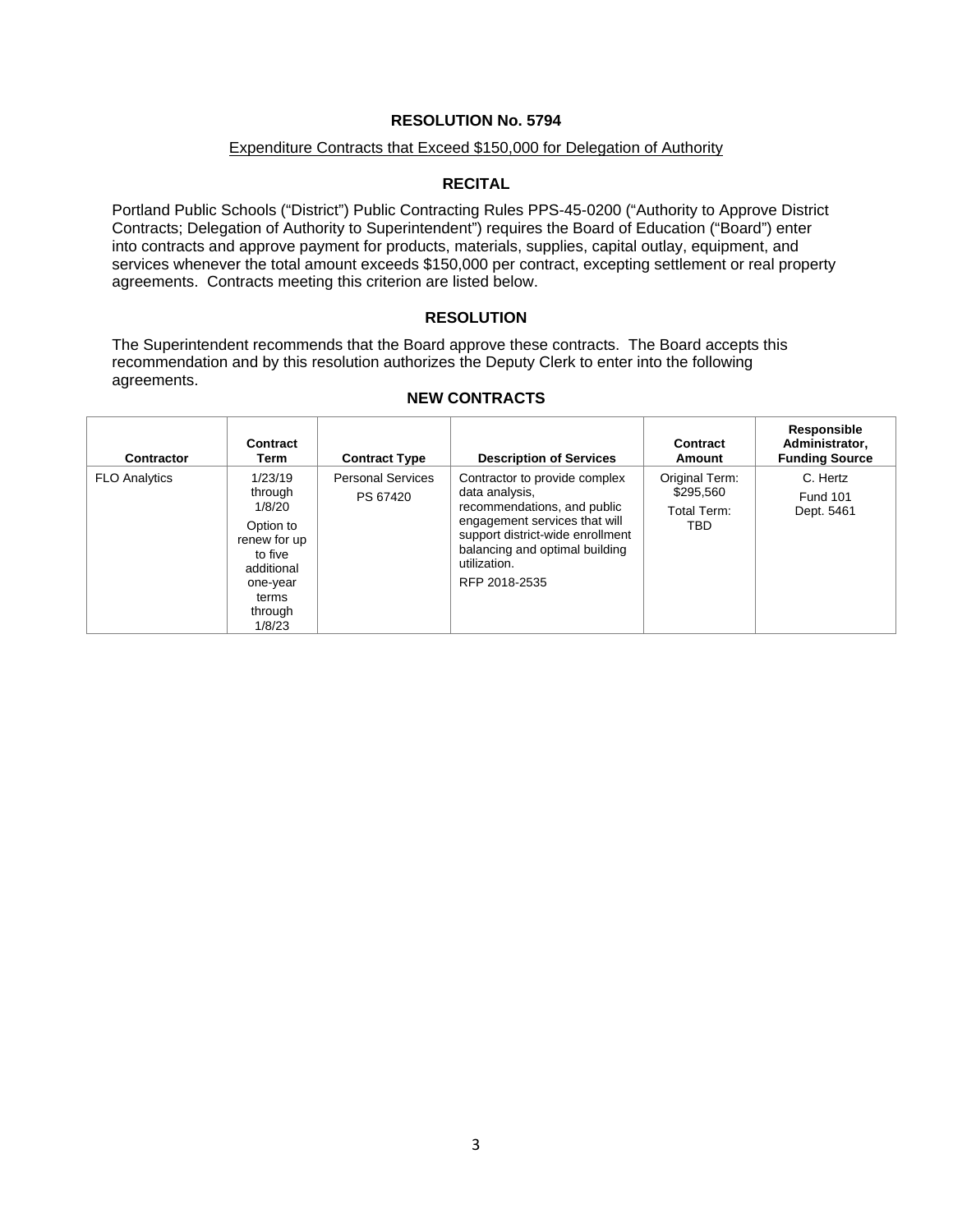# Other Matters Requiring Board Approval

Resolution Number 5795